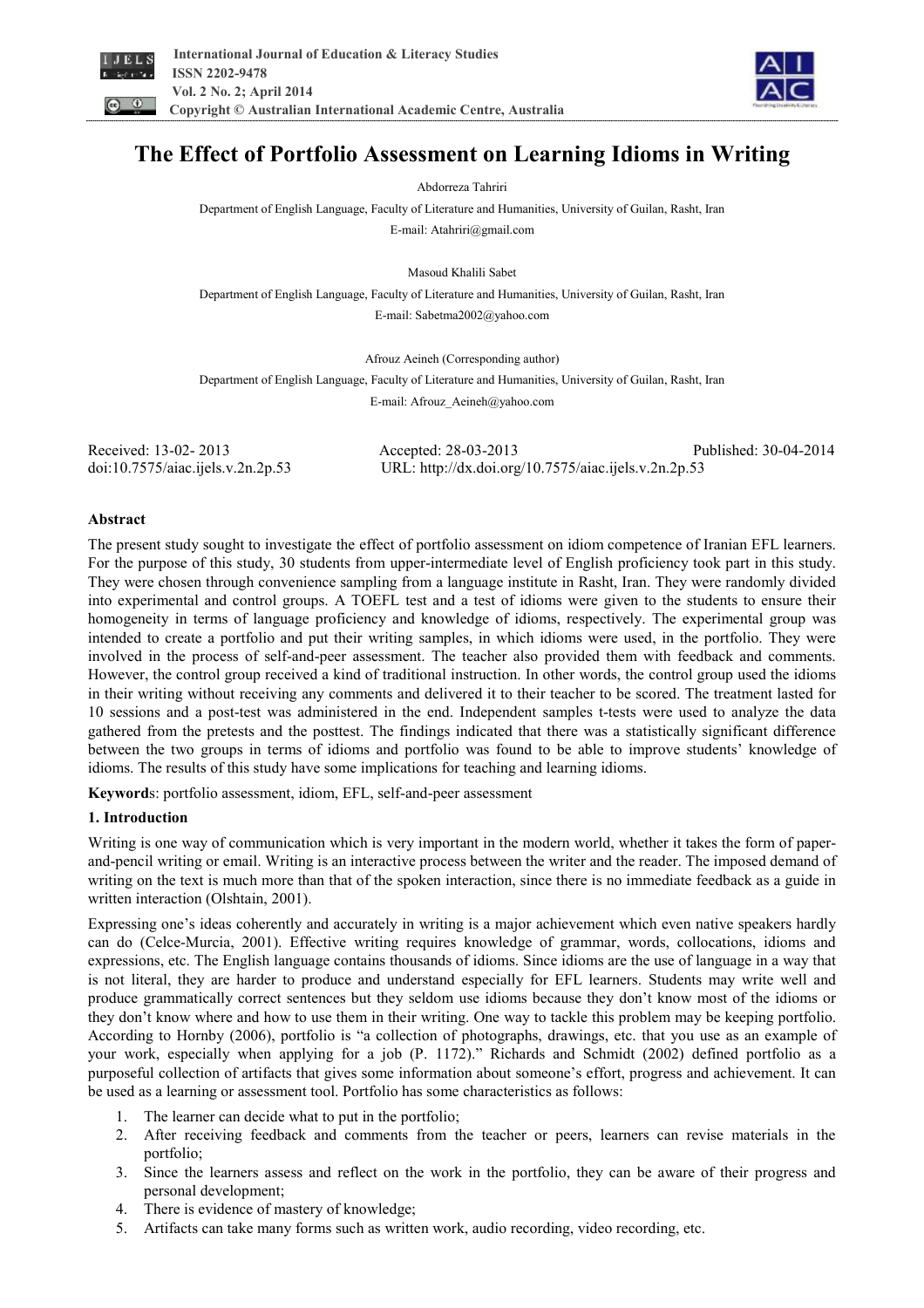#### **IJELS 2 (2):53-57, 2014** 54

According to Gipps (1994), performance assessment is different from authentic assessment. Performance assessment that is done in an authentic context is called authentic assessment. It means that it is produced in the classroom as a normal work not for assessment. We cannot consider all performance assessments as authentic. It is true to say that a special case of performance assessment is authentic assessment. Portfolio is a kind of authentic assessment since it includes samples of actual student performance. In portfolio best samples of students' performance are elicited under normal conditions in the classroom environment.

By documenting their learning and archiving materials, students can have a collection of their sample work in order to see their improvement over time. By this way students can have a greater control and ownership of their learning and teachers can evaluate students' performance easily. Thus, using portfolio, as a kind of alternative assessment, may help students to overcome their problems in writing and may enhance their learning in a period of time.

Most of the studies reported the positive effects of portfolio on improving writing ability and some of them examined specifically its effect on vocabulary improvement of the learners. Among them Berimani and Mohammadi (2013) investigated the effect of portfolio assessment on vocabulary learning of Iranian intermediate EFL learners. The results showed that portfolio group gained better scores. So they concluded that using portfolio as an alternative assessment improves learners' vocabulary learning. In another study done by Khodashenas, Kishani Farahani and Amouzegar (2013), the effect of portfolio keeping on the improvement of advanced EFL learners' writing ability was explored. The findings revealed that the portfolio assessment had a positive effect on learners' overall writing and their achievement in terms of focus, elaboration, organization and vocabulary. In a study conducted by Ghoorchaei, Tavakoli and Nejad Ansari (2010), the effect of portfolio assessment on essay writing was investigated. The researchers conducted semistructured interviews in order to find out students' views about portfolio assessment. Four students with higher writing scores and four students with lower writing scores were selected to participate in the interview. By analyzing transcription of the interviews, three different themes were identified, namely writing achievement, use of reflection and awareness of writing. The results of quantitative data analysis revealed that portfolio assessment had a positive effect on the participants' achievement in their overall writing ability as well as their achievement in sub-skills of focus, elaboration, organization and vocabulary.

Although most of the previous studies investigated the effect of portfolio on the improvement of overall writing ability, the present study seeks to investigate the impact of portfolio as an alternative assessment specifically on learning idioms and expressions. Few studies, if any have dealt with this issue so far.

#### **2. Research Question**

The present study aims to answer the following question:

Can portfolio assessment enhance EFL learners' knowledge of idiom knowledge at upper-intermediate level?

### **3. Research hypothesis**

Regarding the above mentioned research question, the following hypothesis was put forward:

H0: There is no difference between idiom competence of EFL learners who use portfolio assessment and students who do not.

### **4. Methodology**

The design of this study was quasi experimental in nature since the two groups were randomly divided into two groups of experimental and control and the groups were naturally assembled as intact classes.

### *4.1 Participants*

The participants of this study were 30 EFL students at upper-intermediate level in Rasht. The students of control and experimental groups were both males and females. Their age range was between 18- 32. They were assigned to two groups: Experimental group  $(N=15)$  and control group  $(N=15)$ .

### *4.2 Instruments*

To check the students' homogeneity regarding their language proficiency a TOEFL test was given to the students.

A pretest of idioms was administered to ensure that students were unfamiliar with the idioms. The idioms were chosen by the researchers. They were selected from Purland's (2011) book named "Talk a lot". The posttest questions were also chosen from this book.

In order to determine the effect of instructions on idiom knowledge of the students, a post test was given to both groups of participants.

### *4.3 Procedure*

In this study 50 idioms were chosen to be taught to experimental and control groups. The idioms were unknown to the students as it was revealed in the pretest which was administered in the beginning of the study. Five idioms were taught to both groups each session. The students in the experimental and control groups were required to use the idioms in their writing which was assigned by the teacher. They could make the idioms bold or highlighted. The difference between the two groups was that, the experimental group kept their writing in the portfolio. The teacher commented on their writing. They also gave their writing to one of their classmates and he/she assessed their writing. Then they reflected on their work and revised their writing and put the revised version in the portfolio. However, the control group used the chosen idioms in their writing and gave their sample works to the teacher to be rated. In addition to the new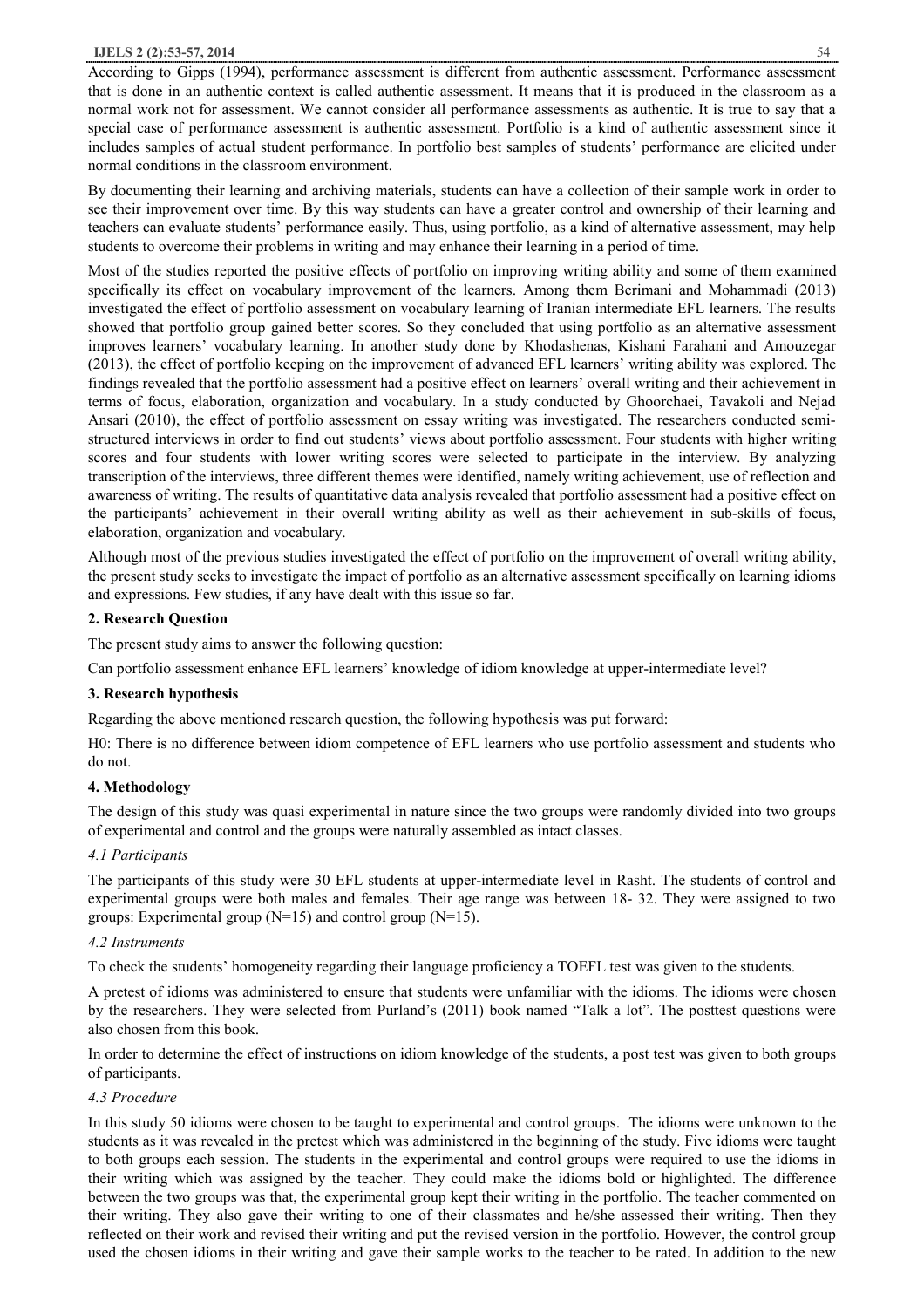idioms related to the current session, all of the students could use the idioms related to previous sessions in their writing.

### **5. Results and Discussion**

At first, in order to examine whether there was any significant difference between the two groups in terms of overall language proficiency, an independent samples t-test was carried out on the pretest scores. Table 1 indicates descriptive statistics for the pre-test scores.

Table 1. Descriptive statistics for pre-test scores regarding language proficiency

| Groups       |     | Mean  |      | Error Mean<br>Std. |
|--------------|-----|-------|------|--------------------|
| Control      | ⊥ J | 75.73 | 9.49 | 2.45               |
| Experimental |     | .00   | 7.88 | 2.03               |

Table 2. Independent Samples Test (Pretest 1)

|                                |      | Levene's Test<br>for Equality of<br>Variances | t-test for Equality of Means |       |                       |                    |                          |                                              |         |
|--------------------------------|------|-----------------------------------------------|------------------------------|-------|-----------------------|--------------------|--------------------------|----------------------------------------------|---------|
|                                | F    | Sig.                                          |                              | df    | $Sig. (2-$<br>tailed) | Mean<br>Difference | Std. Error<br>Difference | 95% Confidence Interval<br>of the Difference |         |
|                                |      |                                               |                              |       |                       |                    |                          | Lower                                        | Upper   |
| Equal variances<br>assumed     | .129 | .722                                          | $-398$                       | 28    | .694                  | $-1.26667$         | 3.18548                  | $-7.79183$                                   | 5.25850 |
| Equal variances<br>not assumed |      |                                               | $-.398$                      | 27.08 | .694                  | $-1.26667$         | 3.18548                  | $-7.80174$                                   | 5.26841 |

According to table 2, which compares the results of the pretest of the two groups, we can claim that there was no significant difference between the two groups before the treatment as far as their language proficiency is concerned.

In table 2, Levene's test shows that the value is .72 which is higher than .05. Therefore the variance is assumed to be equal. With this assumption, the Sig. value is .69 which is higher than .05. We can conclude that there is no significant difference between the means of the two groups.

Since the focus of the study was on the idiom knowledge, another pretest was given to the participating students and another independent samples t-test was administered to check the homogeneity of the groups in terms of idiom knowledge. Table 3 and 4 highlight the information of descriptive statistics and independent samples t-test respectively.

| Table 3. Descriptive statistics for pre-test scores regarding idiom knowledge |  |  |
|-------------------------------------------------------------------------------|--|--|
|                                                                               |  |  |

| Groups       | ╲ | Mean |     | Std. Error Mean |
|--------------|---|------|-----|-----------------|
| Control      |   | 4.13 |     | 44              |
| Experimental |   | 4.46 | .30 |                 |

As it can be seen in table 3, the mean of the control group and experimental groups was 4.13 and 4.46 respectively. Moreover, the standard deviation of the control group was 1.72 and the control group had a standard deviation of 1.30. It is quite obvious that both groups were close to each other in terms of idiom knowledge.

|                                | Levene's Test for<br>Equality of<br>Variances |      |        | t-test for Equality of Means |                       |                    |                          |                                                 |        |
|--------------------------------|-----------------------------------------------|------|--------|------------------------------|-----------------------|--------------------|--------------------------|-------------------------------------------------|--------|
|                                | F                                             | Sig. | t      | df                           | Sig. $(2-$<br>tailed) | Mean<br>Difference | Std. Error<br>Difference | 95% Confidence<br>Interval of the<br>Difference |        |
|                                |                                               |      |        |                              |                       |                    |                          | Lower                                           | Upper  |
| Equal variances<br>assumed     | .807                                          | 377  | $-597$ | 28                           | .555                  | $-33333$           | .55834                   | $-1.47705$                                      | .81038 |
| Equal variances not<br>assumed |                                               |      | $-597$ | 26.032                       | .556                  | $-0.33333$         | .55834                   | $-1.48095$                                      | .81429 |

Table 4**.** Independent Samples Test (pretest 2)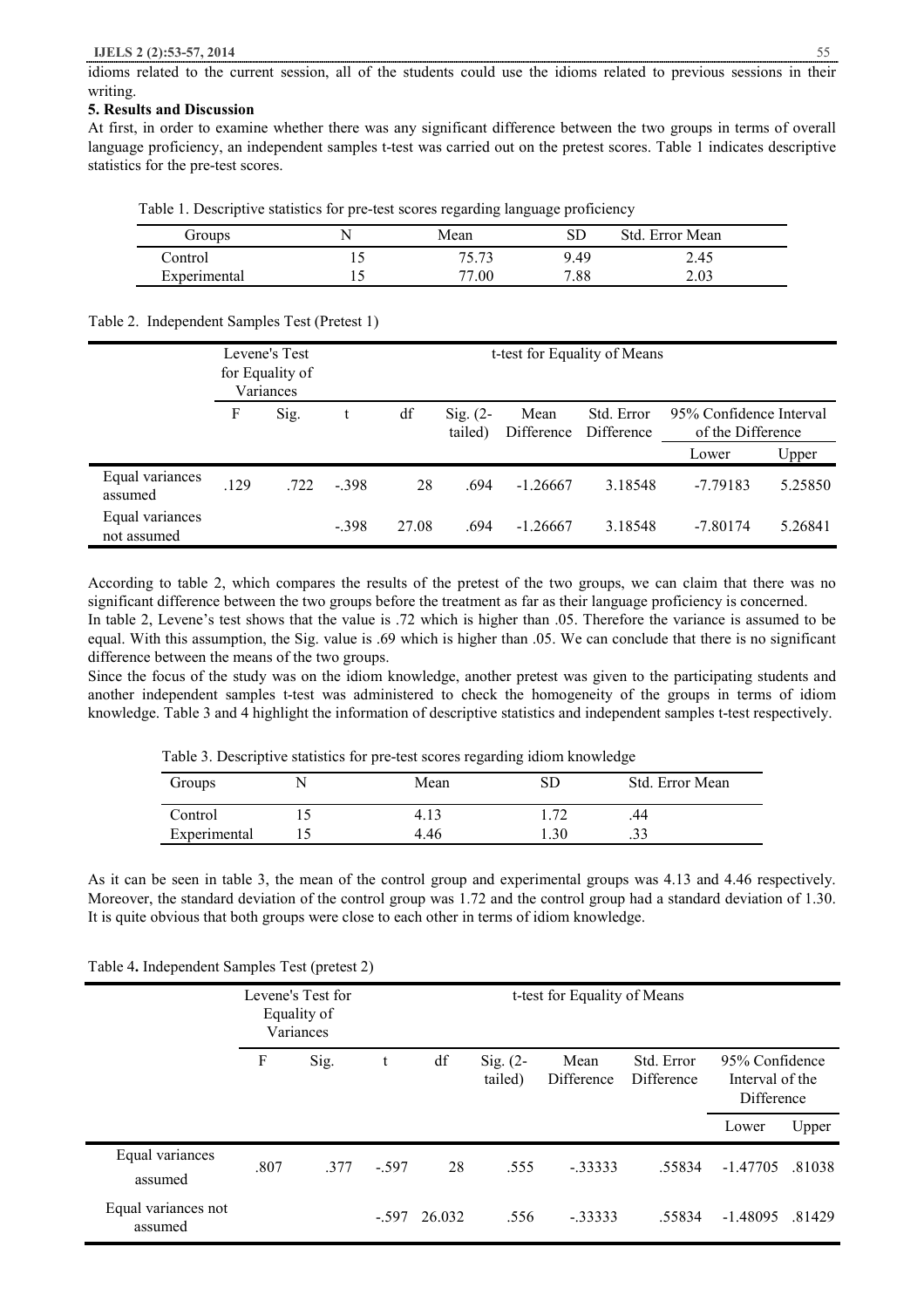According to table 4, the p value is .55 which is higher than .05. Therefore, it can be concluded that there was no significant difference in terms of idiom competence of the two groups.

Then in order to answer the research question which dealt with the effect of portfolio assessment on improving EFL learners' idiom knowledge at upper-intermediate level, another independent samples T-test was used.

Table 5. Descriptive statistics for posttest scores

| Groups       | Mean  | SD   | Std. Error Mean |
|--------------|-------|------|-----------------|
| Control      | 38.46 | 4.76 | .23             |
| Experimental | 25.06 | 4.57 | .18             |

#### Table 6. Independent Samples Test (posttest)

|                                | Levene's Test<br>for Equality of<br>Variances |      |       |        |                | t-test for Equality of Means |                          |         |                                              |
|--------------------------------|-----------------------------------------------|------|-------|--------|----------------|------------------------------|--------------------------|---------|----------------------------------------------|
|                                | F                                             | Sig. |       | df     | Sig.<br>$(2 -$ | Mean<br>Difference           | Std. Error<br>Difference |         | 95% Confidence Interval<br>of the Difference |
|                                |                                               |      |       |        | tailed)        |                              |                          | Lower   | Upper                                        |
| Equal variances<br>assumed     | .046                                          | .832 | 7.858 | 28     | .000           | 13.40000                     | 1.70527                  | 9.90692 | 16.89308                                     |
| Equal variances<br>not assumed |                                               |      | 7.858 | 27.954 | .000           | 13.40000                     | 1.70527                  | 9.90666 | 16.89334                                     |

As table 6 depicts, the value sig based on Levene's test is higher than .05 which indicates that the variances are equal. Significance of t-test is .0 which is less than .05. As a result, there is a significant difference between the means of the two groups. Hence, the null hypothesis of this study was rejected.

In table 6, the results indicate a significant difference between the performances of the two groups. Comparison of the posttest scores of the two groups leads to the rejection of the null hypothesis. This means that there is a significant difference between the two groups after implementing the treatment; thus we can claim that using portfolio had a significant effect on the students' knowledge of idioms.

Previously conducted studies are not specifically concerned with knowledge of idioms. The similarity relates to portfolio in the main. The results of this study echo earlier findings regarding the effectiveness of portfolios. It is to some extent consistent with Mohammadi and Berimani's (2013) findings that portfolio assessment improves students' vocabulary. It is also in line with Ghoorchaei, Tavakoli and Nejad Ansari's (2010) findings that portfolio empowers students' overall writing ability and sub-skills of focus, elaboration, organization and vocabulary.

## **6. Conclusion**

The purpose of this study was to investigate the effectiveness of using portfolio on learning idioms and expressions. The statistically significant difference between the performances of the two groups demonstrated that portfolio keeping which consists of self assessment, peer assessment and teacher feedback helped students to learn better. The findings of this study seem to have implications for language learners and teachers. Portfolio provides opportunities for the learners to assess themselves regularly. Teachers can introduce portfolios in their classes to help students be aware of their learning process. Further research is required to examine the effectiveness of using portfolio in teaching and learning idioms in different contexts. It is hoped that the present and the coming studies be helpful in teaching and learning idioms.

#### **References**

Berimani, SH. & Mohammadi, M. (2013). Investigating the effect of portfolio assessment on vocabulary learning of Iranian EFL learners. *ELT Voices- india, 3*(6), 29-39.

Celce-Murcia, M (Ed.). (2001). *Teaching English as a second or foreign language.* USA: Heinle & Heinle.

Ghoorchaei, B, Tavakoli, M, & Nejad Ansari, D. (2010). The impact of portfolio assessment on Iranian EFL students' essay writing: a process oriented approach. *GEMA online journal of language studies, 10*(3). 35-51.

Gipps, C. V. (1994). *Beyond testing: Towards a theory of educational assessment.* Washington,DC: The Falmer Press. Hornby, A.S. (2006). *Oxford advanced learner's dictionary* (7<sup>th</sup> ed.). Oxford: Oxford university press.